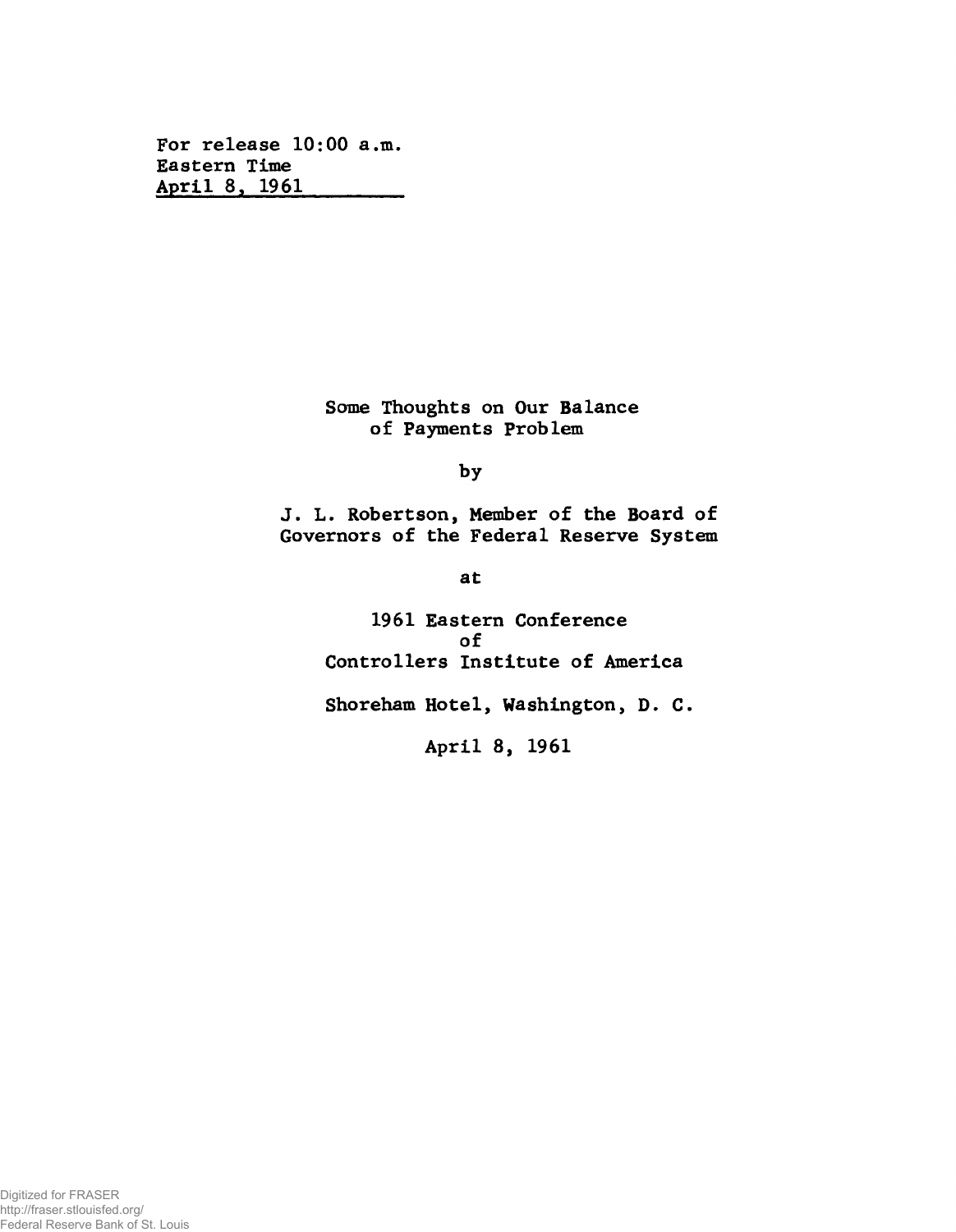**One warm afternoon an elderly couple, back in my home town in Nebraska, were sitting out on the front porch rocking, when a parade passed by. John said, ''There's a parade going by, Martha."**

**"Seems to be a right big one," she replied.**

**"Yep," said John. "I'd say it's the biggest I ever saw."**

**"Is that a fact?" said Martha. "I'd sure like to see it. It's a pity I'm not facing that way."**

**This is not typical of people in Broken Bow. Most of the people there, like you gentlemen, need not be told of the importance of taking the trouble to face in the right direction and see what the actual situation is - at least when it comes to controlling the affairs of a business enterprise. The situation can change rapidly from day to day, and it is never safe to assume that the facts that formed the basis of important policy decisions yesterday necessarily govern today. This is a fast moving world, and those who sit back and rock, content to let fast changing events slip by unheeded, are going to have trouble surviving.**

**This point is made in the story about the golfer whose ball went into the rough and landed near an ant hill. The golfer, who was something of a duffer, swung mightily and missed the ball completely, pretty well demolishing the ant hill in the process. He took another swing, and another, each time with the same result. Finally, there were only two ants left. One of them looked at the other and said, "If we are going to survive, we had better get on the ball."**

**The need to pay careful attention to day-to-day changes in the actual situation applies just as much to government and public policy as it does to business. This explains why such large sums of money are devoted to research activities in government agencies. Nearly a third of the annual budget of the Federal Reserve Board, for example, is devoted to research activities. We try to make maximum use of the output of our research departments in the formulation of policy. We can be badly misled if we do not know - and face - the facts.**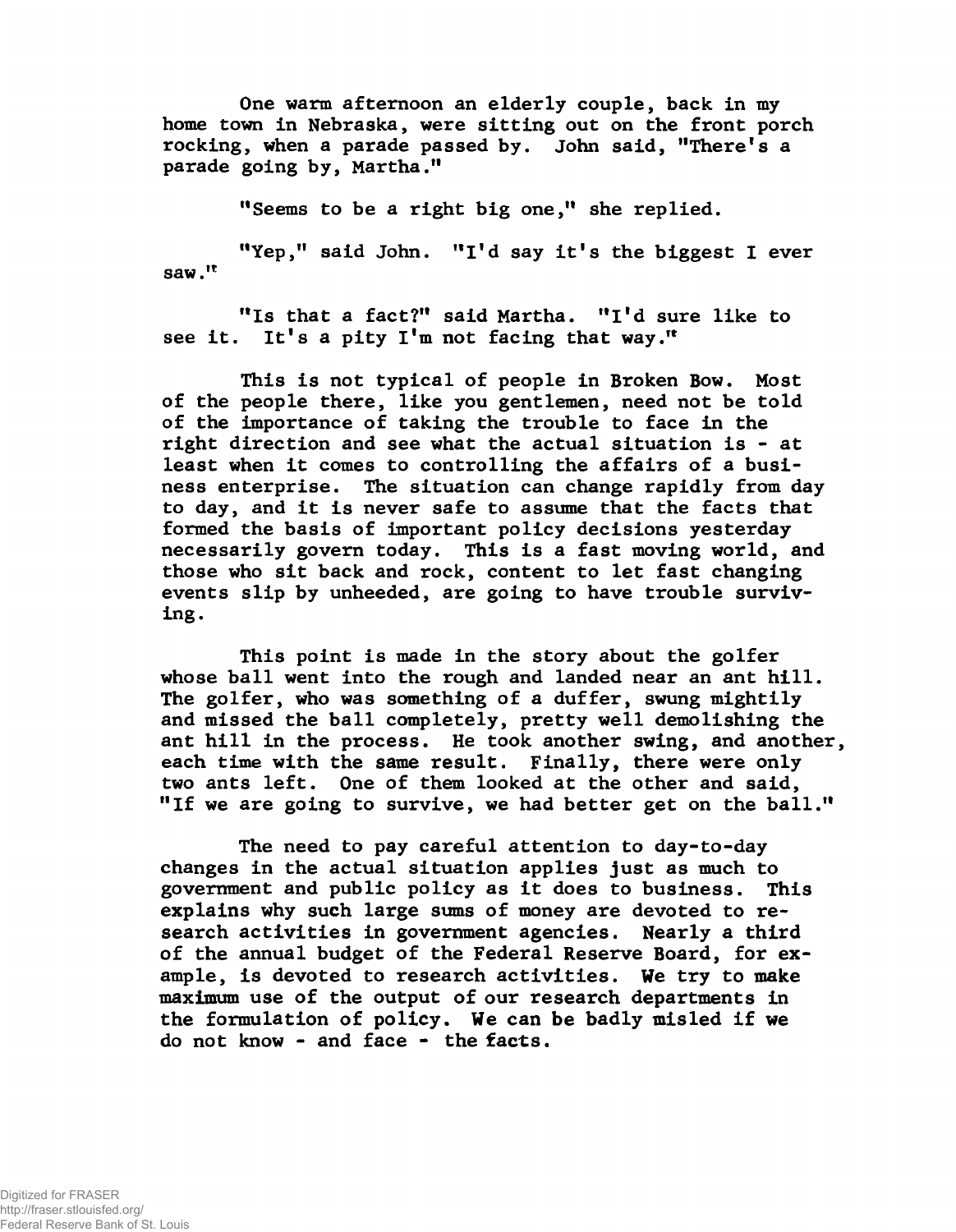**One of the great advantages in the independence that Congress has given the Federal Reserve System is that we are able to act on the facts as we see them without subjecting them to examination under a partisan political microscope. This has the great advantage of permitting us to act with far more speed and flexibility than might otherwise be the case. Some would say that it also permits us to act in a more objective manner, though I personally would say that where in the past we have differed from those in political posts, this has arisen from honest differences of judgment. We can lay no claim to infallibility, but we try hard to keep abreast of the changes in our economic and financial situation and translate honest judgments into timely policy actions.**

**We are certainly prepared to reverse ourselves, as recent events prove, where the course of developments indicates to a majority of the policy-makers that a previous judgment has been in error. The trend of economic events is seldom so clearly foreseeable that one can confidently adopt measures that cannot quickly be reversed.**

**Indeed, in spite of the fact that we have one of the world's best economic research organizations, we can never be absolutely certain where we stand at any given moment, because there is an unavoidable lag in the collection and analysis of economic data. Often we know only where we were last week or last month. It is not uncommon to find observers outside government, who are dependent on information that reaches them only after some delay, forced to form judgments about the wisdom of current policy on the basis of what was going on two or three months earlier.**

**This can be a serious problem, for the absence of factual information may lead to needless misunderstandings, and it often means that even so-called expert opinion, to say nothing of public opinion, is not as well prepared as it might be to suggest, support, or criticize public actions. I think our mass communications media could do a far better job than is now being done to disseminate information in this area, but I also wonder whether we at the Federal Reserve are doing as effective a job as we might in supplying**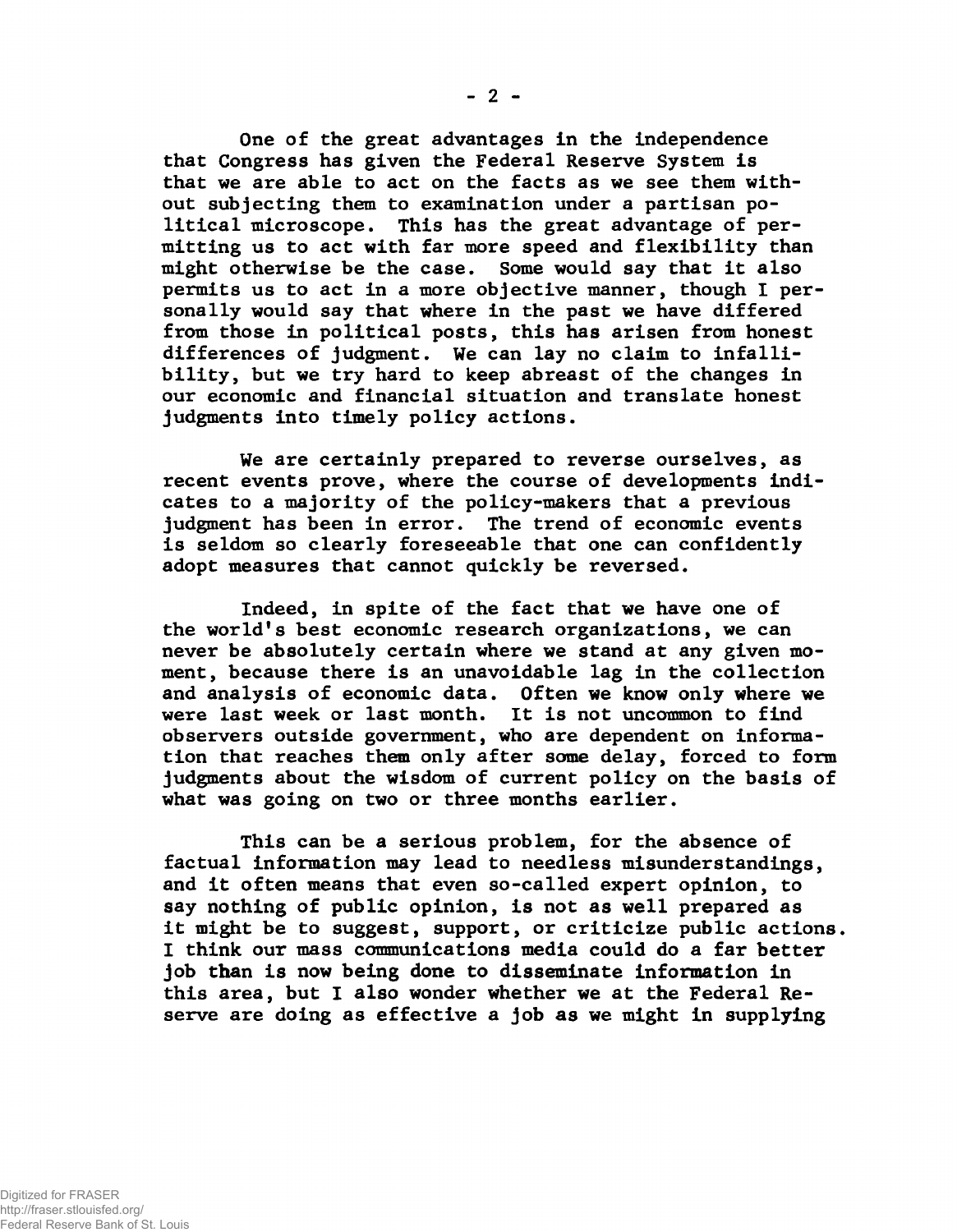**the public with essential information. Let me take this opportunity to invite your suggestions on this score. I am aware that government organizations, being insulated from the discipline of the market, are something less than perfectly responsive to the ever-changing requirements of their clientele. This can be remedied to some degree if the clientele makes its requirements better known.**

**Two of the major subjects that we must scrutinize constantly are the trend of production and employment here at home and the state of our balance of international payments. Both illustrate the importance of having up-to-theminute information and maintaining sufficient flexibility in policy to act promptly in response to a changed situation.**

**For instance, early in 1960 the Federal Reserve detected a decline in key sectors of business activity that might signal the onset of a recession. To counter this threat, we took action in early spring to ease bank reserve positions. In June, and again in August, we reduced the discount rate. Open market operations and adjustments in reserve requirements were employed further in the summer and fall to keep the reserve position of the banking system easy. By the end of 1960 the banks had net free reserves in excess of \$700 million, in contrast with net borrowed reserves of a half a billion dollars at the end of 1959. As a consequence, the Treasury bill rate, for example, which had exceeded 4.5 per cent in December 1959, had already fallen to 2.46 per cent in June 1960 and stayed just under this level through the last half of the year.**

In spite of these facts, talk of "tight money" poli**cies persisted well through the second half of 1960, perhaps because we had not done an effective job in bringing the public to full awareness of the changes that had taken place. Or perhaps the measures we took, despite their timeliness, were simply not quite adequate. It is easy to see in retrospect that more might well have been done, although I would like to think that the moderateness of this downturn may have been due - at least in part - to the fact that we took cognizance of it at an early date, and acted accordingly.**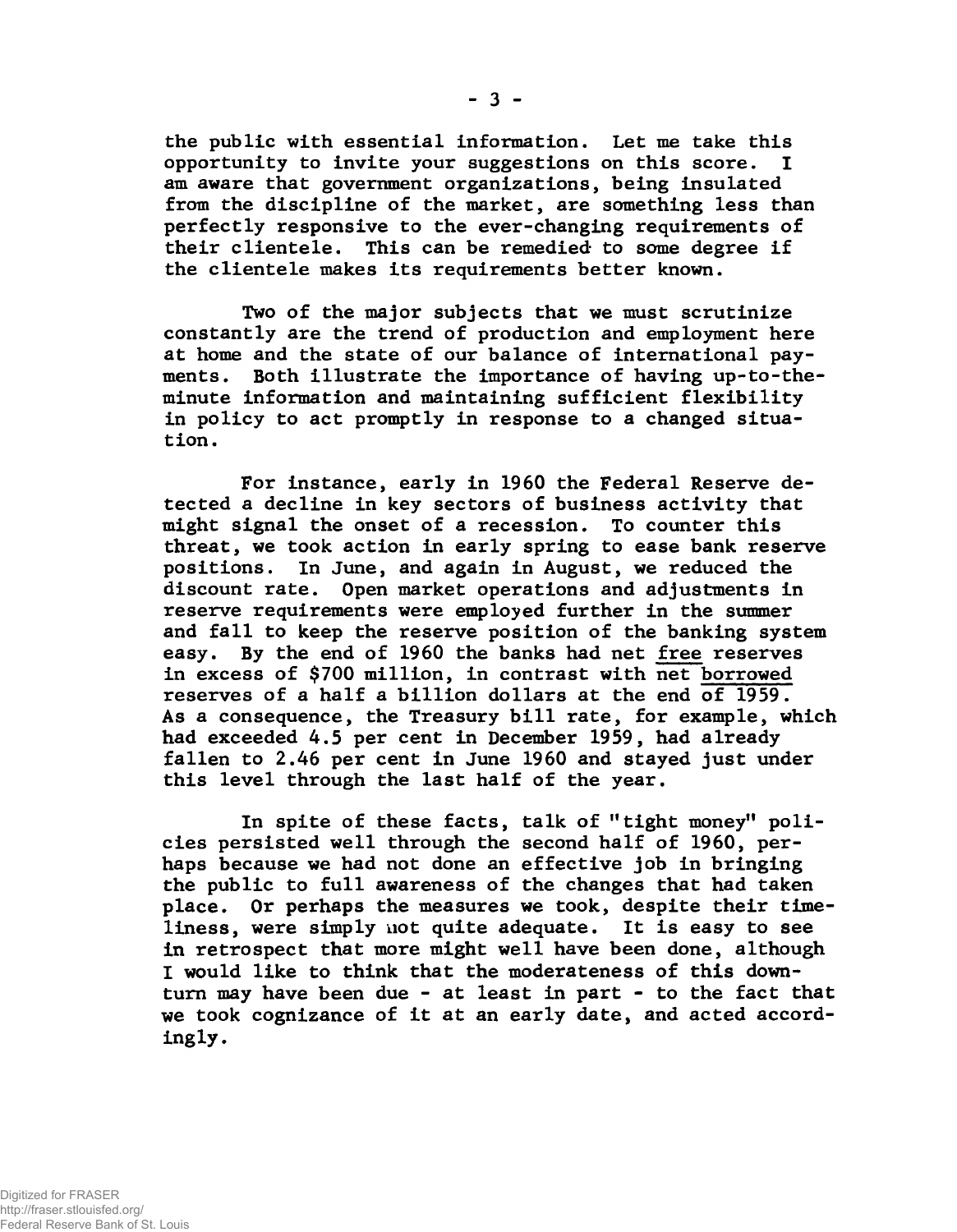**Some might object to calling this a moderate recession in view of the seriousness of the unemployment problem. Let me emphasize that I apply this adjective with full awareness that the degree of unemployment is not moderate and that we certainly should not view it lightly. However, the broad measures of total output that we use to trace the business cycle do show this to be the mildest of our postwar recessions. Even with respect to unemployment, let us remember that the rate of unemployment in this recession has increased only a third, which compares with an increase of about 75 per cent at the same stage of the 1957-58 downturn. The seriousness of the unemployment problem stems not from this having been an especially severe recession in terms of its effect on employment, but rather from the fact that unemployment was at a high level about 5 per cent of the labor force - even before the downturn began.**

**This leads to consideration of the other problem which we must keep under particularly close scrutiny - our balance of payments position. I suppose that the American people have never been made so aware of the balance of payments and its significance as they were in the latter months of 1960, when our loss of \$1.6 billion in gold riveted attention on this problem. However, our balance of payments difficulties did not begin in the last half of 1960. They have been with us to a worrisome degree since 1958. Our deficit, as measured by our loss of gold and the increase in our short term liabilities to foreigners, has ranged from \$3.5 billion to \$3.8 billion for the past three years.**

**1 have advocated, as strongly and persistently as I know how, the point of view that we should not allow the foreign tail to wag the domestic dog, on the ground that the first and foremost responsibility of monetary authorities is the healthy development of the domestic economy. However, I hope no one believes that we can or should formulate and execute monetary policy completely heedless of the impact of our domestic actions on international confidence in the dollar and on our ability to compete in world markets.**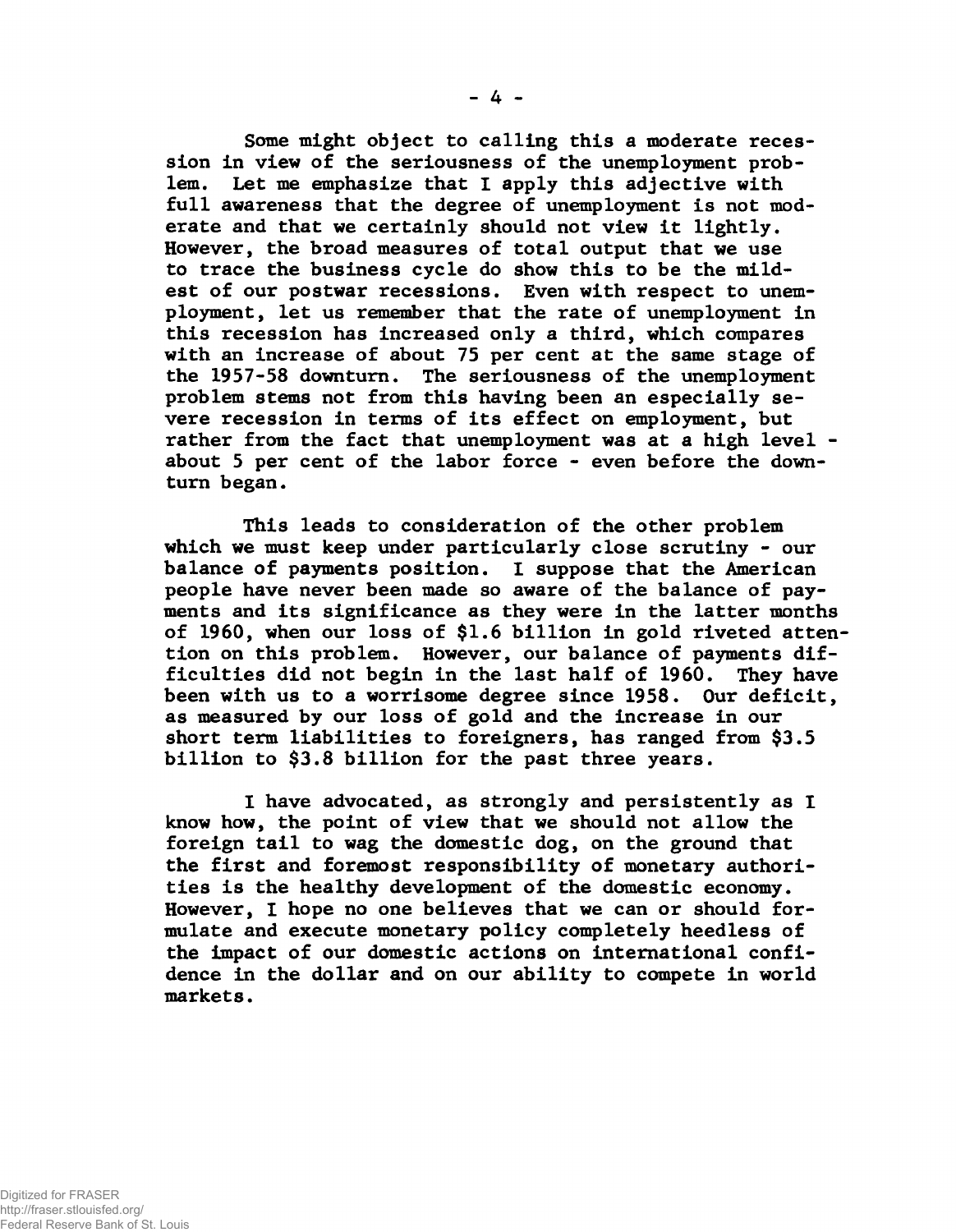**This international aspect was one important basis, among many others, for the restrictive tone of monetary policy during 1959. Remember that with the recovery in the latter half of 1958 and its flowering into expansion in the first half of 1959, unemployment was cut from 7 per cent to 5 per cent, and there was reason to hope that the employment picture would continue to improve as activity expanded further. In spite of the fact that we had unemployed resources, we were still experiencing wage increases and upward pressure on prices. We were also experiencing a heavy balance of payments deficit caused in part, at least, by a bulge in imports and a slump in exports. While much of the trouble resulted from differences in the timing of the business cycles here and abroad, there did exist the real danger that inflation here could, among other bad effects, seriously damage our competitive position in foreign markets.**

**Theorists may argue that it is impossible to have serious inflation as long as you have unemployment, but I submit that the upswing of 1958-59 proves the contrary. Of course, no one wanted to choke off expansion and keep unemployment around the 5 per cent level, but at the same time many of us recognized that the balance of payments situation made it imperative that we expand without inflation.**

**I did not believe then, nor do I now, that high level employment and a stable dollar are incompatible objectives. However, I confess that we have not succeeded as well as some other countries in achieving both of these objectives in recent years. This does not mean that we must abandon the effort and go all out for one objective at the expense of the other. On the contrary, we should redouble our efforts. We ought to consider very carefully why we have done less well than - for example - Germany and Japan. What do the Germans and Japanese have that we have not?**

**Even a cursory comparison of the economic data for the three countries reveals some striking differences. One is the substantially higher rate of investment that Japan and Germany have experienced in recent years. During the past**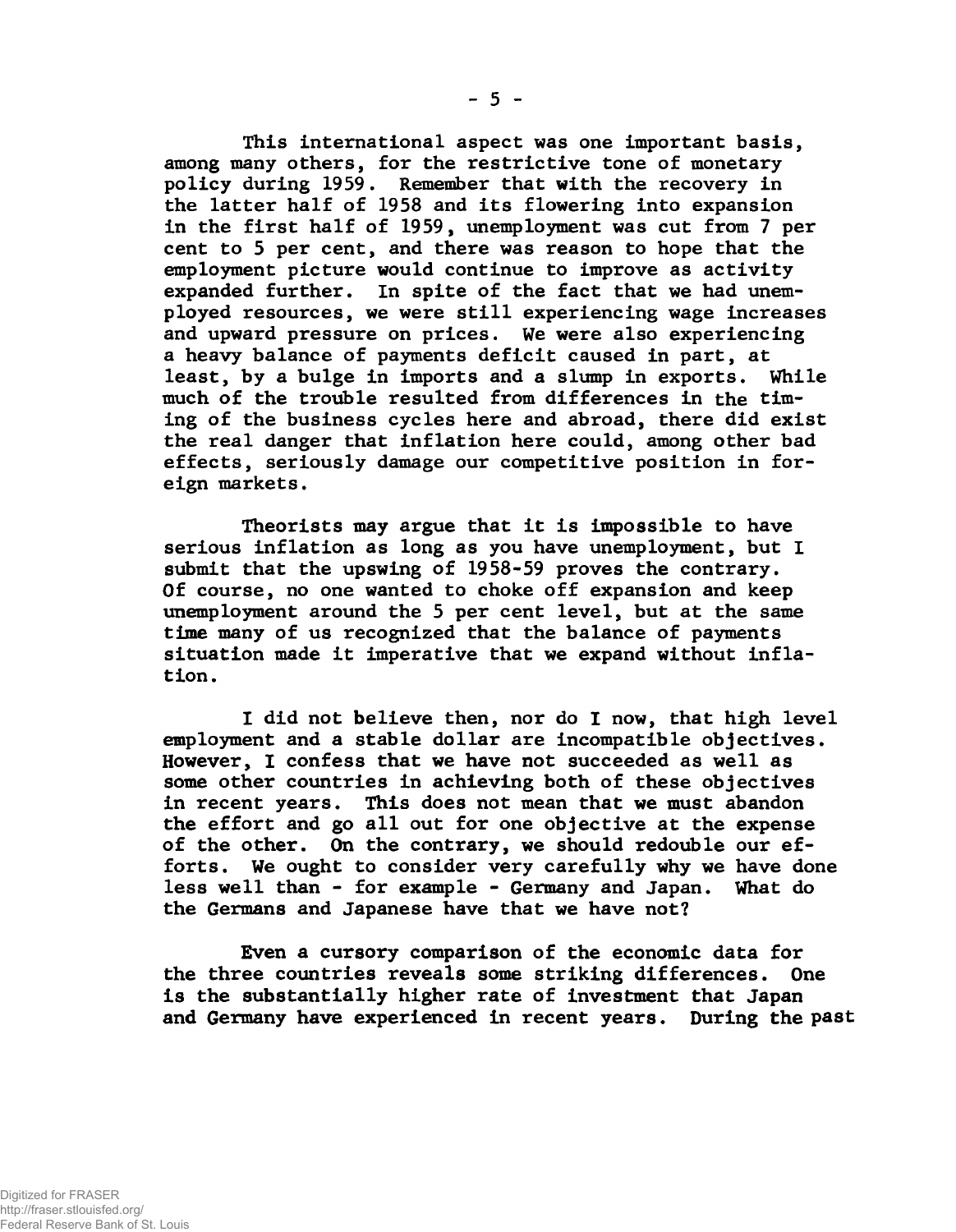**decade, the ratio of investment to gross national product has varied from a quarter to a third in Japan, a fifth to a quarter in Germany, and, according to the best available estimates, it has been less than one-fifth in this country. The high rate of investment in Germany and Japan cannot be explained away as simply reconstruction of war damage. Both of these countries had surpassed prewar levels of industrial output by the end of 1952.**

**Another significant difference is the higher rate of expansion of the labor force in Germany and Japan. These countries have been increasing their output rapidly not only because their high rate of investment has raised productivity, but because the number of workers, especially those engaged in manufacturing, has risen sharply. Both Germany and Japan scored larger gains in productivity than we did and at the same time they have fully employed a labor force that has grown at a faster rate than ours. This means, among other things, that these countries have been doing a better job than we in solving the problems of unemployment that arise from technological changes.**

**It is one thing to point out that the Germans and the Japanese have had a more rapid expansion of investment and of utilized labor force. It is another to try to explain why this has been the case. Certainly much of the growth in the working population can be explained in terms of utilization of refugees and immigrants in Germany and a mass movement from rural to urban areas in Japan. However, we have not been handicapped by our population not increasing fast enough. Indeed, our problem is that we have not been able to utilize all those who are able and willing to work.**

**It is relatively easy to point out some of the factors that have not been responsible for the success of the Germans and the Japanese. They have not been more inflationist than we; over the past five years their wholesale and export prices have risen even less than ours. They have not had lower interest rates; on the contrary, their interest rates have been much higher than ours. They have not relied more heavily than we on governmental expenditure to stimulate the economy; in both Germany and Japan, government has**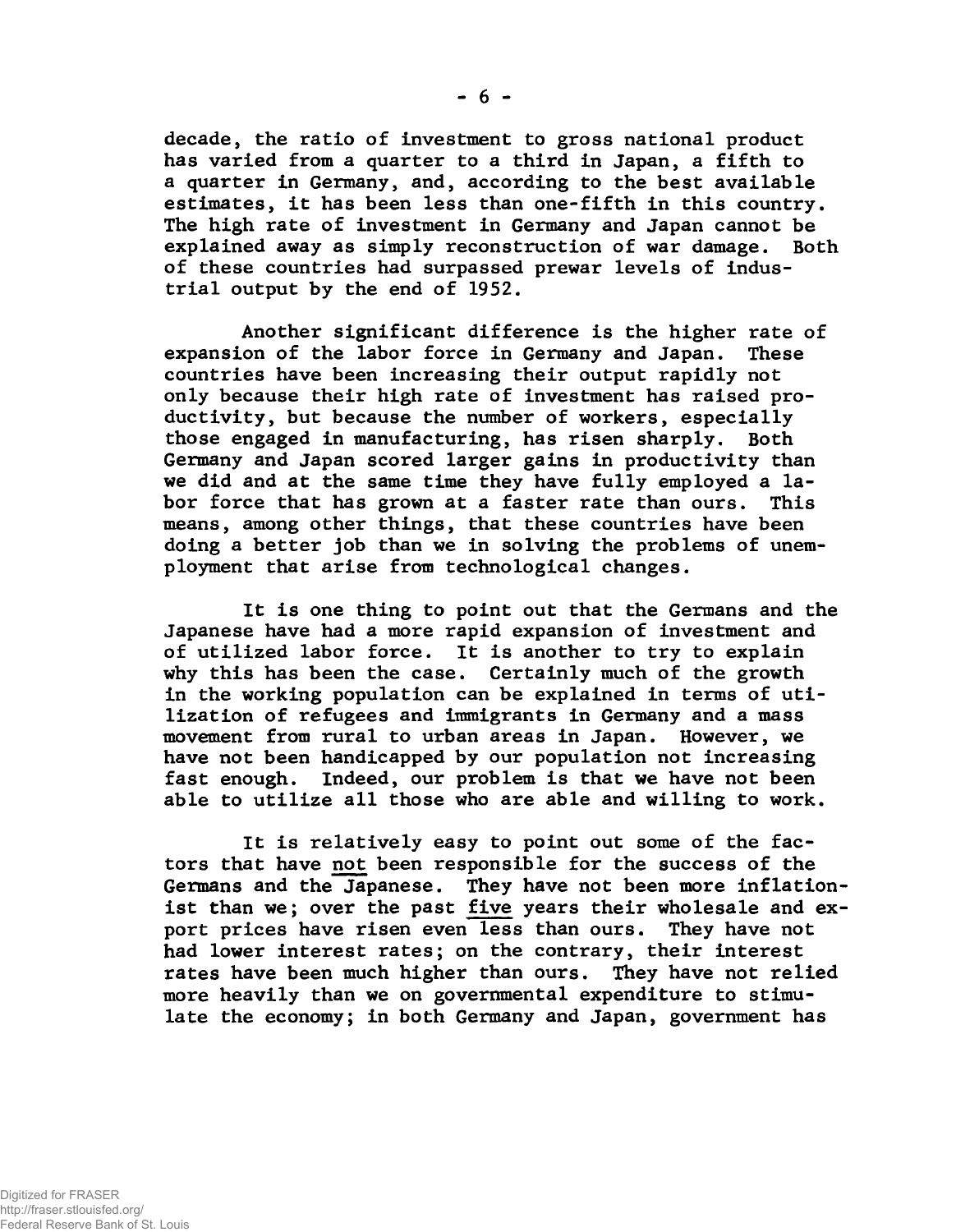**absorbed substantially less of the national product than it has in the United States. This, of course, reflects the fact that we have been carrying a heavy military burden, as well as a large program of economic and military aid, which these other countries have not had to bear.**

**It is less easy to state what factors have been chiefly responsible for the fact that these countries have had higher rates of domestic investment and labor force utilization than we. Each of us might come to different conclusions after studying the same data but, personally, I am strongly impressed by the role that exports have played in their economic expansion. From 1955, when these countries had already recovered from the war, through 1960, Japanese exports more than doubled and German exports increased 86 per cent, while U. S. exports rose less than 40 per cent. Had we increased our exports at the same rate as the Japanese during this period, we would have sold an additional \$9.5 billion worth of goods abroad last year.**

**A leading Japanese bank has concluded that the drive to expand exports ranks with technological innovation as a potent stimulus to investment in plant and equipment. And in Germany there has been an almost pathological emphasis on export promotion over the past decade. It is easy to see why this might spur investment and growth. Cracking export markets often means facing keener competition than is encountered at home. This necessitates adoption of the most efficient techniques and equipment, and at the same time, through providing a larger market, it may bring economies of scale. Where the managers and workers are highly export conscious, they are likely to be more cost conscious and consequently more concerned about inflationary trends that could endanger export markets. The pervasive export consciousness in Germany and Japan undoubtedly has been one reason why these countries have been able to maintain and improve their competitive position in recent years.**

**This country, on the other hand, went through most of the 1950's with an entirely different attitude. Our exports were almost an embarrassment to us. We had large surpluses in our foreign trade which were financed by government**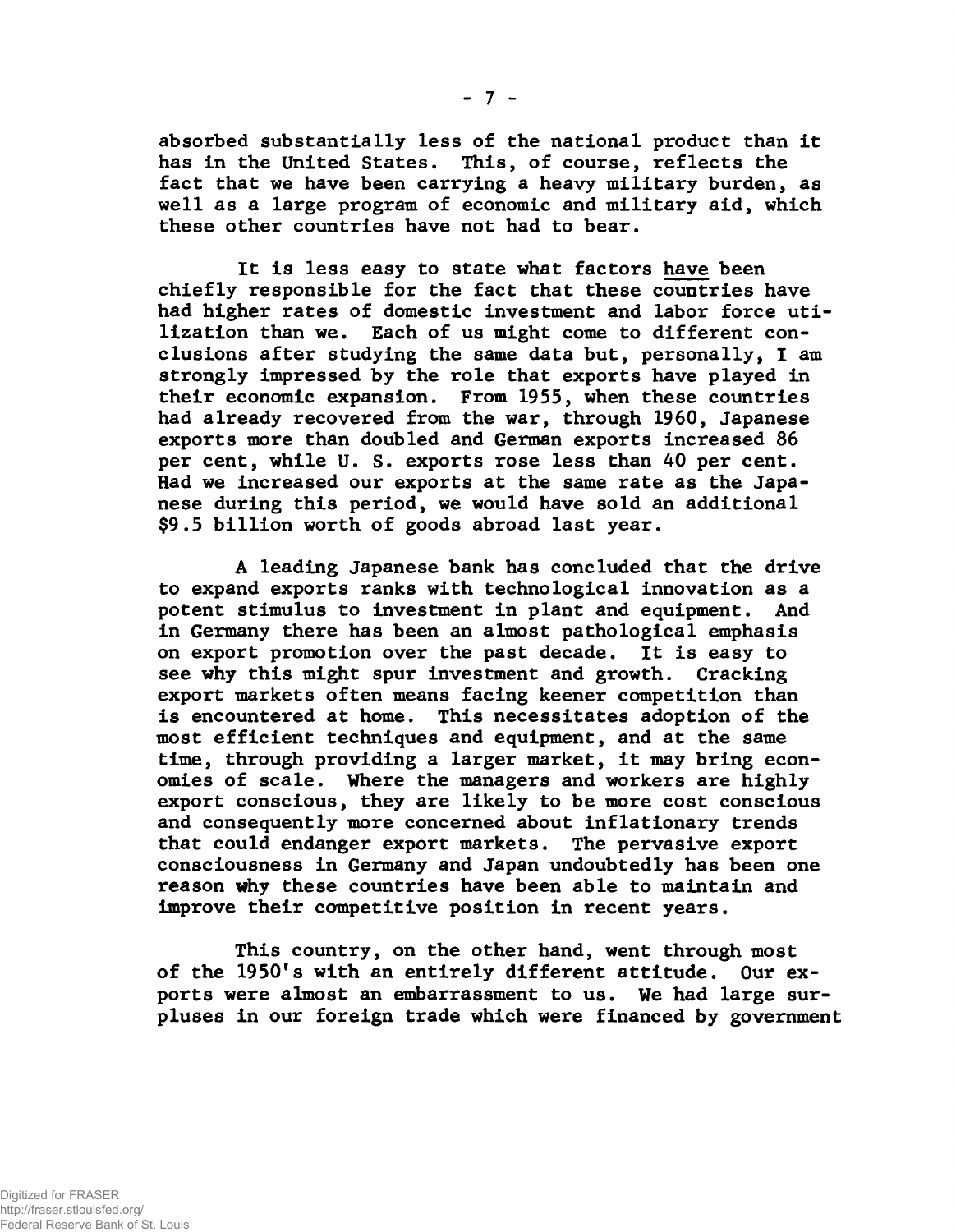**grants and credits to foreign countries, and even in 1958, when we had already begun to run into balance of payments difficulties, some people were still trying to devise ways and means of exporting more American capital rather than more American goods. During the early 1950's the entire emphasis was on finding ways of closing the so-called "dollar gap", and it was thought that the best way to do this was to encourage Americans to increase their purchases of foreign goods, spend more on foreign travel, and invest more money abroad. I do not suppose it occurred to anyone at that time that these policies were not those most conducive to a great increase in our own rate of economic growth, but in retrospect, it appears that we were playing the part of the indolent hare while our foreign competitors were acting like souped-up tortoises.**

**I do not say that our policies were wrong in the early fifties, but we have long since emerged from the period when they were appropriate. I wish that I could say that we have learned our lesson and are completely reformed. I cannot. We are still a long way from being an export-minded country. There is a touch of pessimism around today with respect to the future of our export performance. It is said that now that we are again up to an annual export rate of nearly \$20 billion, we cannot expect much more expansion in the short run. With this attitude I have little patience.**

**I would like to see us set an ambitious export target and then, instead of just paying lip service to it (as we are wont to do), put all the steam we can generate behind a drive to attain it. This, I submit, would be a more effective way of tackling our balance of payments problem than tinkering with interest rates and invoking quasi-protective measures like "buy-American" policies in foreign aid and smaller duty-free tourist allowances. The German and Japanese experience indicates that it might also be one of the most effective ways to stimulate economic growth.**

**Some may say that it is shortsighted and unrealistic to think that American exports can be expanded greatly without creating new imbalances in the world and re-introducing**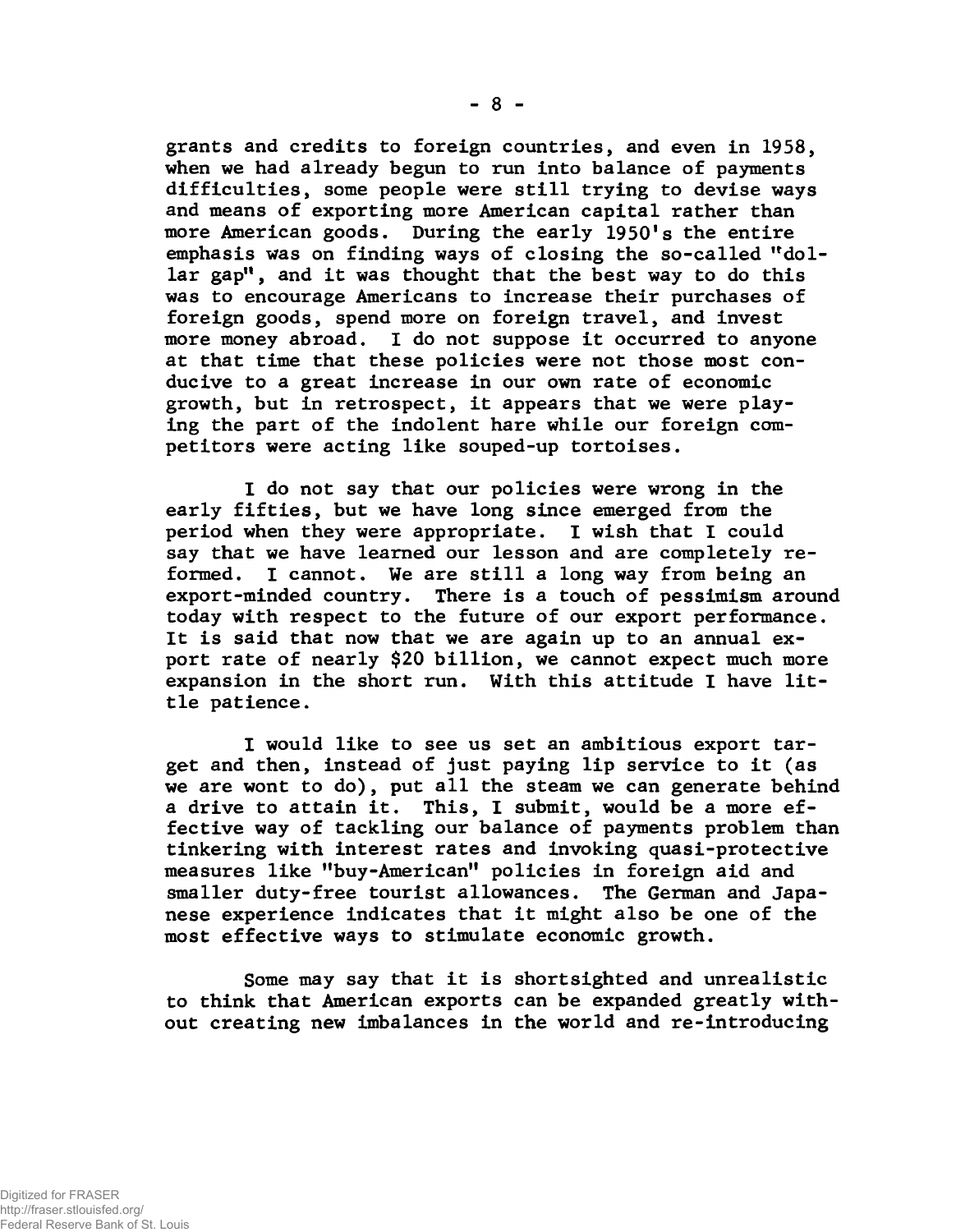**the "dollar gap" problem. This is not necessarily true. If we envision a world in which most countries are enjoying a rapid rate of economic growth, we must envision a world of expanding trade. We have seen this in Western Europe and Japan, and we have wisely encouraged these countries to help themselves by reducing trade barriers and making trade expansion possible.**

**I am afraid that our vision has been somewhat clouded with respect to other parts of the world. There seems to be a feeling that the less developed countries cannot be expected to expand their exports to the degree that would be necessary to support the rate of economic growth they seek to achieve. We have lent large sums of money to these countries for repayment in their own currencies - terms that suggest that we do not believe they are likely to be able to increase export earnings enough to pay us back. We have not encouraged them as much as we have the Europeans to develop their economies through expansion of international trade. Unless the less developed countries of Asia and Africa and Latin America can develop along lines that will bring a substantial increase in exports, they will not for long be able to maintain rising levels of imports. This will make it more difficult to attain the growth in world trade that is needed if we ourselves are to enjoy the kind of economic expansion everyone would like to see.**

**This suggests that our long-term policy should be not only to emulate Germany and Japan in the development of export trade, but also to persuade the governments of the less developed countries of the desirability of policies that will lead to an expansion of their international trade.**

**This, of course, means that we will be expected to keep our own doors open to imports from the developing countries, including imports of manufactured goods as well as raw materials. Fortunately, we have a pretty good record on this score, and much of the criticism that is heard of American protectionism reflects not the actual situation, but rather that the critics are not aware how liberal American commercial policy has been in the postwar period.**